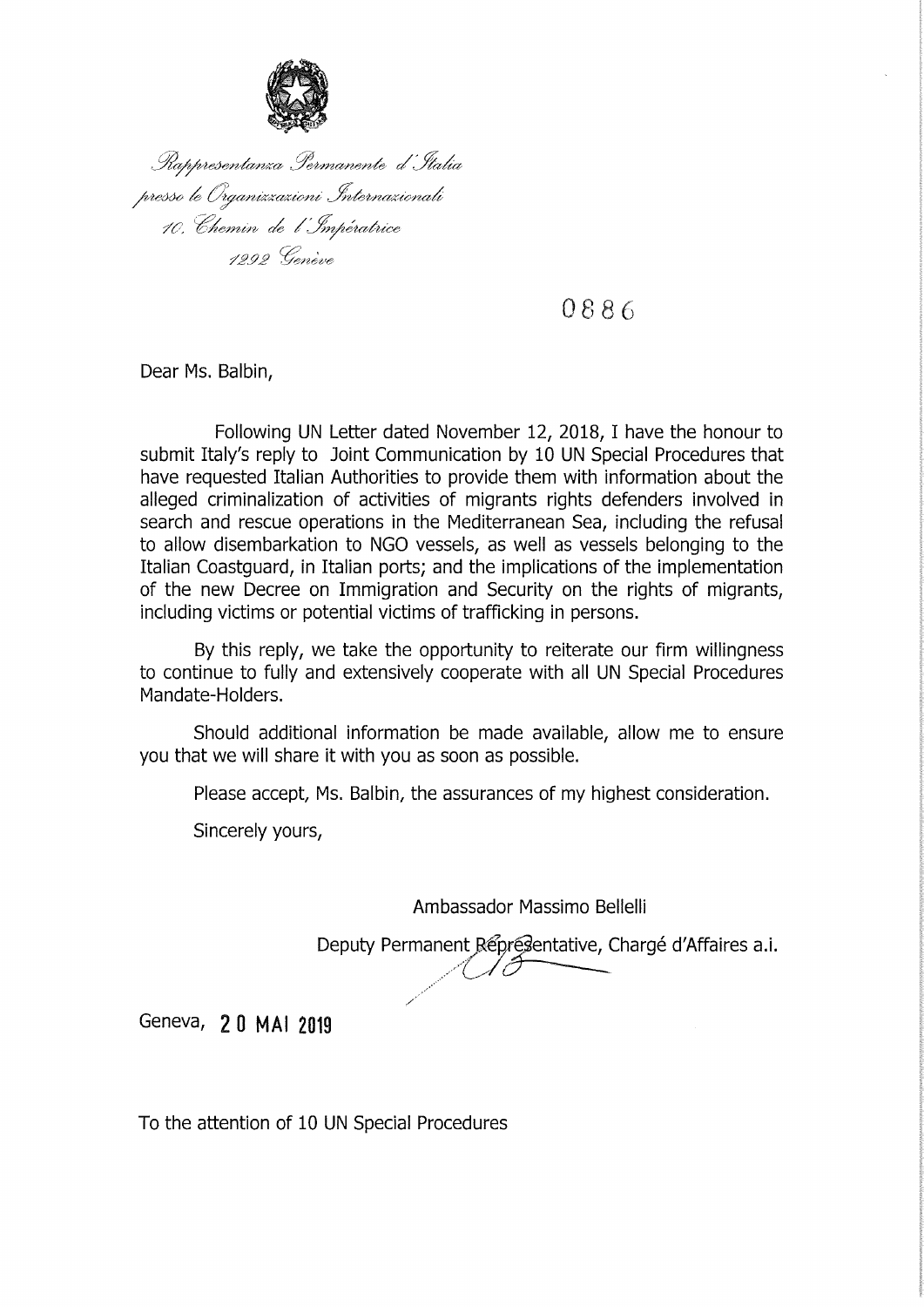## **ITALY**

## *MINISTRY OF FOREIGN AFFAIRS AND INTERNATIONAL COOPERATION Inter-ministerial Committee for Human Rights*

## **ITALY'S REPLY TO COMMUNICATION BY UNITED NATIONS SPECIAL PROCEDURES**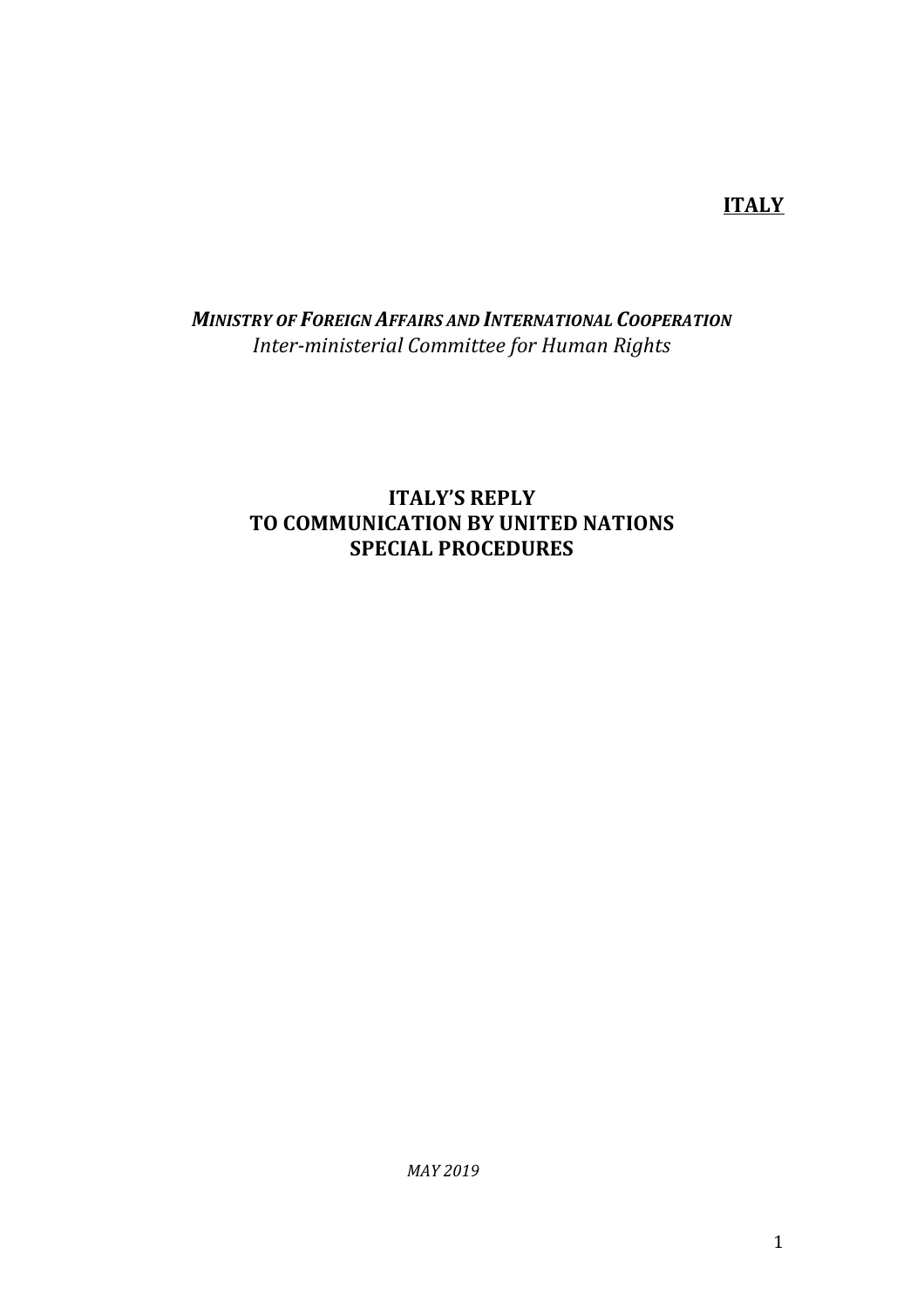## **Italy's reply**

Following communication by UN Special Procedures, we are in a position to provide the following information:

## **Principles guiding Law-Decree No. 113/2018 as converted into law with amendments, by Act No. 132/2018**

1. Similarly to other European countries, Article 1 of Law-Decree No.113/2018, converted with amendments by Act No.132/2018, typifies the forms of protection of a humanitarian nature supplementing international protection (namely refugee status and subsidiary protection), the requirements of which have been identified comprehesively by European Directive 2011/95/EU - The latter being translated in Italy by Legislative Decree No.251/2007, as amended by Legislative Decree No.18/2014.

2. The new rules replacing a previous generic legislative definition (referring to serious or grave humanitarian reasons) characterized by indefinite boundaries, which did not meet any limits or normative criteria, delimit the exercise of discretional power to identify and assess the existence of the hypotheses concerned, all aimed to meet the need for temporary humanitarian protection.

3. The new legislation is in line with Article 6, para. 4, of Directive 115/2008/EU, which provides for the possibility and not the obligation, for Member States, to "expand" the scope of typical forms of protection by extending it to humanitarian, charitable, or other purposes, by means of issuing an autonomous residence permit or other authorization which confer the right to stay to a foreign citizen of a third country whose stay is irregular".

### **Prohibition of refoulement and stay permit for special protection purposes**

4. In compliance with international and constitutional obligations, in particular Article 3 of the UN Convention against Torture and Article 3 of the ECHR, a new hypothesis of protection has been identified (Article 32, paragraph 3 of Legislative Decree No. 25/2008, as amended by Article 1, paragraph 2, letter A of the aforementioned Law-Decree) which supplements, by means of a specific residence permit for "special protection", the prohibition of *refoulement* as already provided for by Article 19, paragraphs 1 and 1.1 of Legislative Decree No. 286/1998. In particular, paragraph 1 provides that "in no case the expulsion or refoulement may be carried out towards a State where the foreigner may be subjected to persecution ...". And paragraph 1.1. of the same Article excludes the expulsion or refoulement of a person "to a State if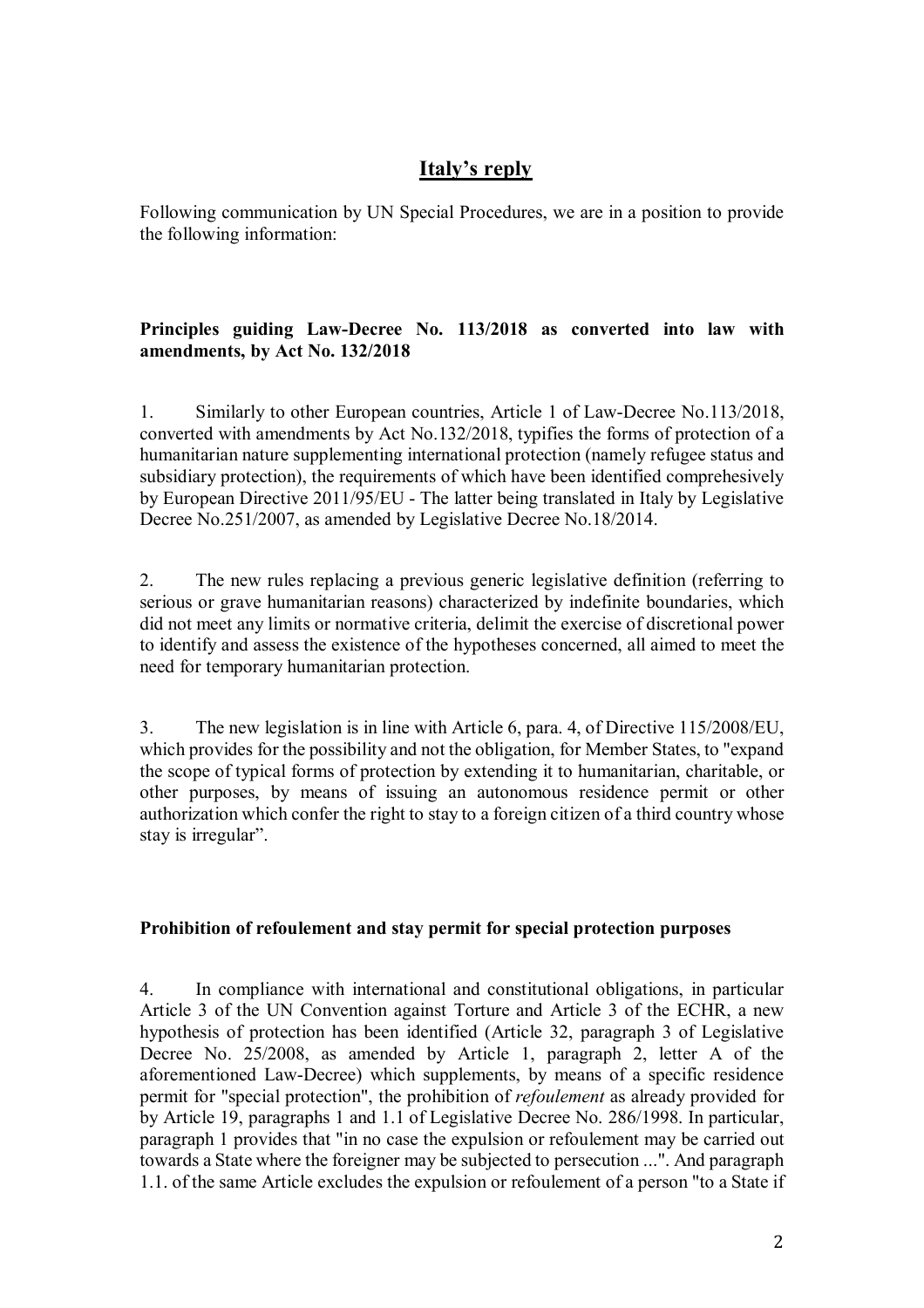there are reasonable grounds for believing that s/he risks being subjected to torture", besides specifying that "in the evaluation of such reasons, attention is paid also to the existence in that State of systematic and serious violations of human rights". Therefore, the prohibition of refoulement, as stipulated by Article 19 of Legislative Decree No. 286/1998, in accordance with international standards referred to, is unbreakable.

5. As a consequence, the Territorial Commissions for the Recognition of International Protection, during the examination of the application for international protection, do evaluate the framework of contraindications to repatriation, in accordance with the aforementioned Conventions signed and ratified by Italy, when the requirements of inclusion within the categories of refugees or subsidiary protection holders are not met.

6. At the outcome of this evaluation, the Commissions will send relevant documentation to the *Quaestor* for the issuance of the residence permit under reference of a one-year term, being renewable upon prior opinion by the Territorial Commission, as long as the conditions that justified its release persist. The residence permit will allow work activities, but not the convertibility into a different permit for work purposes, due to its temporary nature linked to the permanence of the conditions of release, without prejudice to the possibility of an undetermined number of renewals.

7. It is worthy of note that the protection deriving from the prohibition of refoulement applies, needless to say, also to those ones who have already obtained international protection. In fact, when revoking or terminating the already recognized international protection, it is the National Commission for the Right to Asylum to be entitled to assess the need for "special protection" pursuant to Article 33, paragraph 3, of Legislative Decree No.25/2008, which expressly refers to the new provision contained in the amended Article 32, paragraph 3, of the same Legislative Decree.

## **"Special cases" under which to release residence permit for humanitarian purposes**

8. Alongside the special protection, the Law-Decree under reference identifies special cases under which to issue a residence permit for humanitarian purposes. Mention has to be made in particular of the following types:

i. Residence permit for medical treatment (Art. 1, paragraph 1, lett. G) issued to the foreign citizen, who is in particularly serious health conditions - which would cause a significant prejudice in the event of return to the country of origin or provenance - for the time certified by suitable health certification, in any case not exceeding a one year term (under the phase of first release); and renewable (without any limits) as long as the particularly serious health conditions persist. This permit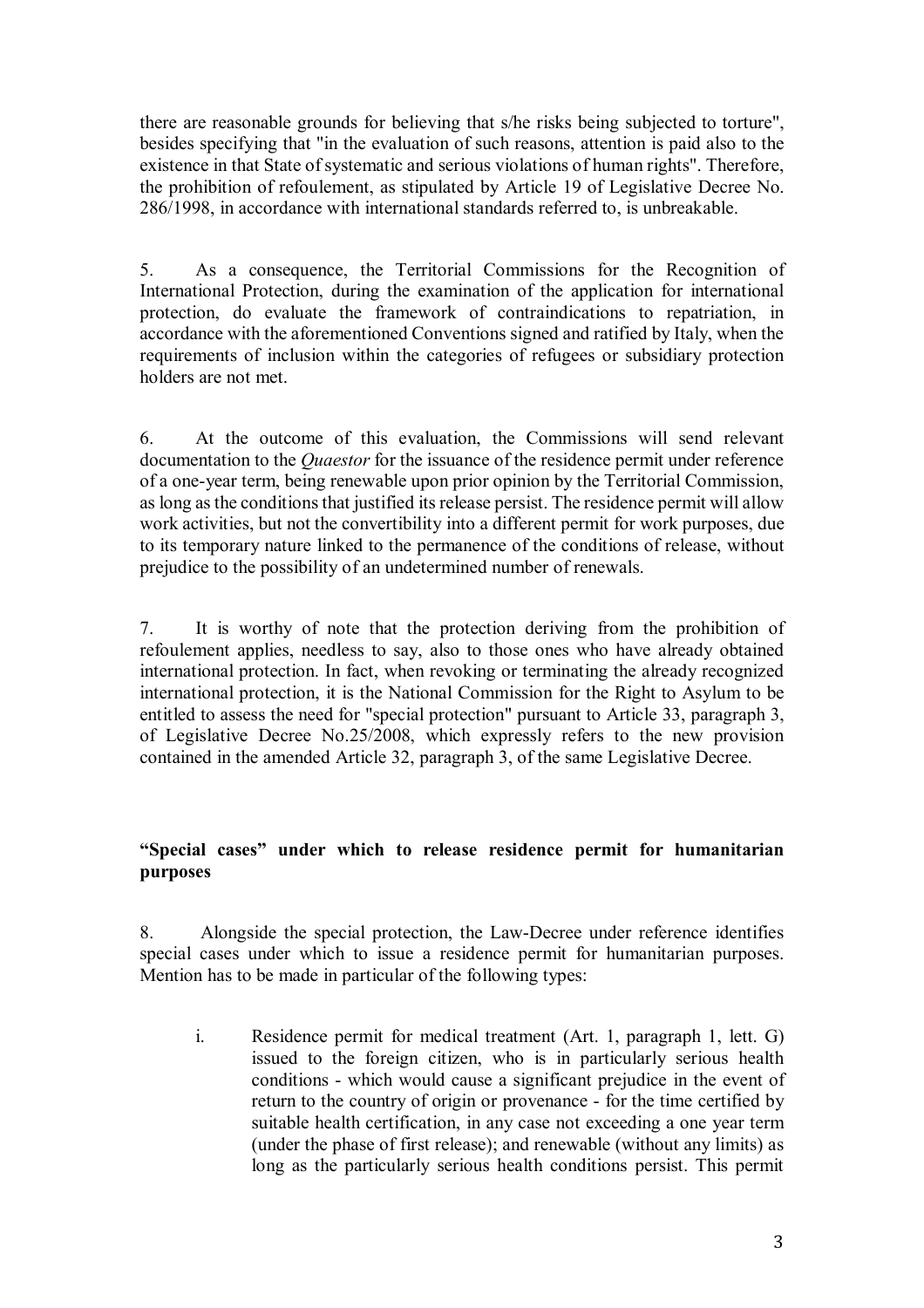does not allow to work, given the health conditions of the beneficiary of the permit; and it cannot be converted into a work permit either.

- ii. Stay permit due to natural disaster (Article 1, paragraph 1, letter H), issued in the event of exceptional natural disaster in the country of origin, which does not allow the return and stay under conditions of safety. Should the conditions of exceptional natural disaster remain, this permit of a six-month duration is renewable for a further six months. It allows to work. Nevertheless, due to the temporary nature of the conditions that justify its release, it cannot be converted into a work permit as such.
- iii. Residence permit for acts of particular civic value (Article 1, paragraph 1, letter Q), the release of which by the Quaestor is authorized by the Minister of the Interior, upon proposal of the competent Prefect: of a renewable two-year duration, it allows working activities and can be converted into a work permit. For the type of documents on which the recognition of this residence permit may be based, the Law-Decree under reference recalls Article 3 of Act No.13/1958, in order to identify the acts of exceptional courage already worthy of a reward of a civic value nature (e.g. to save people exposed to serious danger; to prevent or reduce the damage deriving from a serious disaster, etc.).

9. The Law-Decree under reference also frames in special cases attributable to humanitarian needs, also the pre-existing residence permits issued to victims of trafficking, domestic violence and labor exploitation, as already regulated in compliance with EU law (Directive 2011/36/EU; Directive 2009/52/EC) or international law (Warsaw Convention; and Istanbul Convention). It is to be emphasized that as for these latter types of special cases, Law-Decree No.113/2018 while formally rewriting the relevant discipline when it referred to the case of generic humanitarian permit pursuant to Art.5, paragraph 6 of Legislative Decree No. 286/1998 - leaves them unchanged if compared to the previous normative framework, with regard to both the contents of the recognized protection and the duration and the possibility to apply for them, including the possibility to convert this type of special permits into a work permit.

#### **Victims of trafficking**

10. In particular, the special residence permit for social protection purposes is released for the victims of trafficking, upon proposal by the Public Prosecutor or the social services from the local authority concerned, to allow the victim to exit violence and participate in a program of assistance and integration: The residence permit has a duration of six months; and can be renewed for one year or for a longer period, if necessary, for reasons relating to the judicial proceeding; It allows the access to work and study; and can be converted into a permit for work or study purposes.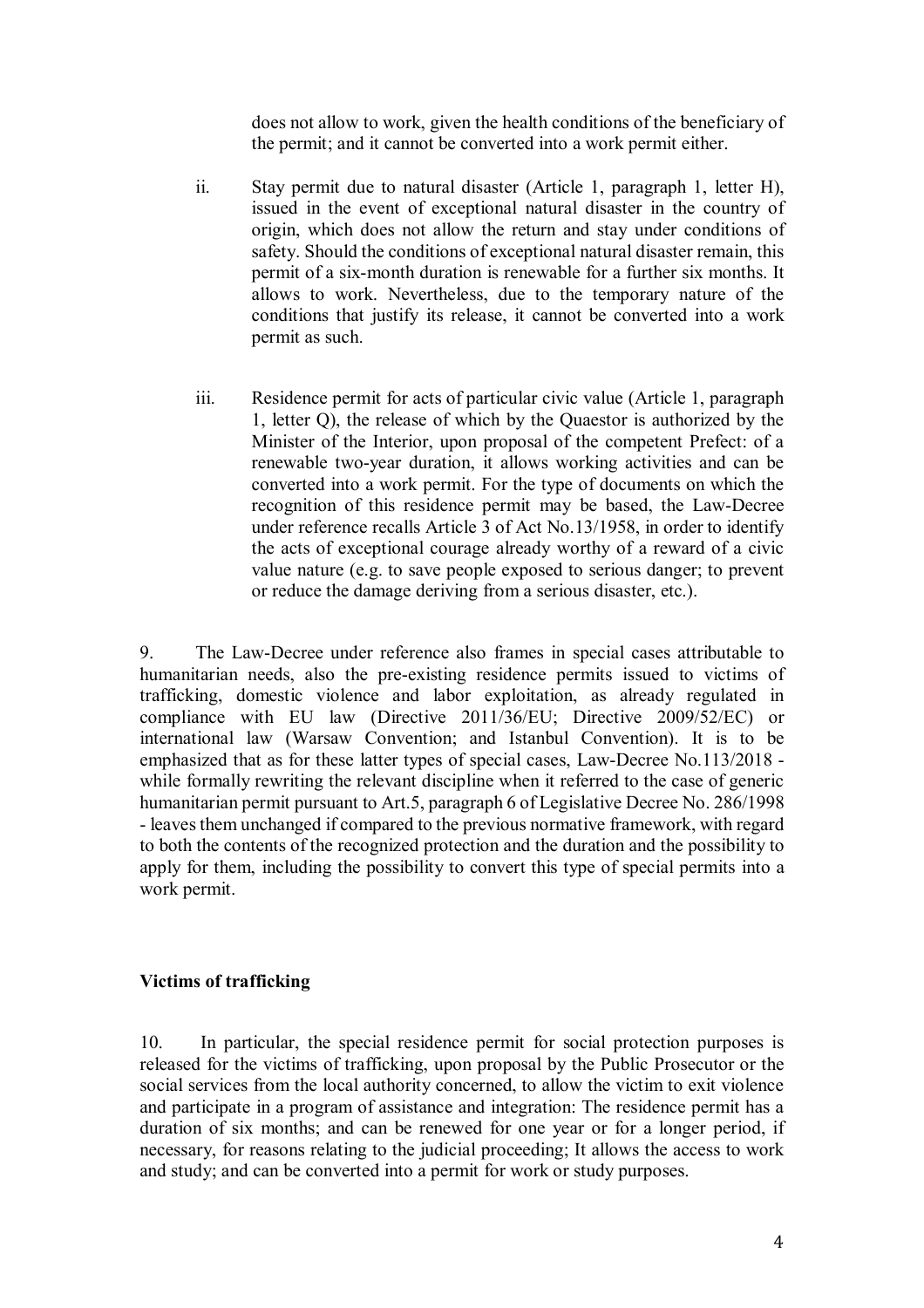11. It should be pointed out that the release of the residence permit under reference is not subjected to the victim's willingness to collaborate with the investigative mechanisms. The peculiarity of Art.18 of Legislative Decree No. 286/1998 (Unified Text on Immigration, in Italian *TUI*), as amended by Law-Decree under reference, consists precisely in considering the protection of victims of trafficking not as an instrument of criminal action, but as a primary objective to be achieved regardless of their collaboration. This can also be inferred from the possibility that the proposal originates not only from the Judicial Authority but also from the social services of local Authorities, when situations of violence and severe exploitation emerge during the support interventions.

12. Moreover, should the situation of the victim of trafficking emerge during the interview before the Territorial Commissions for the recognition of international protection, Article 32, para.3bis, of Legislative Decree No.286/1998 envisages a specific duty of the Commission to report it to the *Quaestor*, for follow-up measures.

13. The framework of assistance and integration measures established in particular by Act No.228/2003 and subsequent amendments remains unchanged. It establishes a Fund (Art.12) intended for financing assistance and integration programs and for the purposes of social protection referred to in the aforementioned Art.18, besides establishing a special single program of emergence, assistance and social integration, which provides for first aid measures, besides ensuring, on a transitional basis, adequate accommodation, food and health-care and, subsequently, the continuation of assistance and social integration pathways.

The assistance and integration program, set forth by Act No. 228/2003 and referred to in Article 18 TUI, also expressly refers, for the reception of victims of trafficking, to Article 17, paragraph 2, of Legislative Decree No. 142/2015, on the reception of asylum-seekers.

#### **Victims of domestic violence**

14. The special residence permit for victims of domestic violence (Art.18 bis *TUI<sup>1</sup>* ) amended by Article 1, paragraph 1, letter F of the Decree under referece is issued upon proposal or positive opinion by the judicial authority competent for certain crimes committed in the context of domestic violence, when a danger for the safety of the victim emerges as a result of the choice to exit violence. This permit of a one-year term allows access to work and study and can be converted into a permit for work or study purposes.

 $\overline{a}$ 

<sup>&</sup>lt;sup>1</sup> Standing for, Unified Text on Immigration.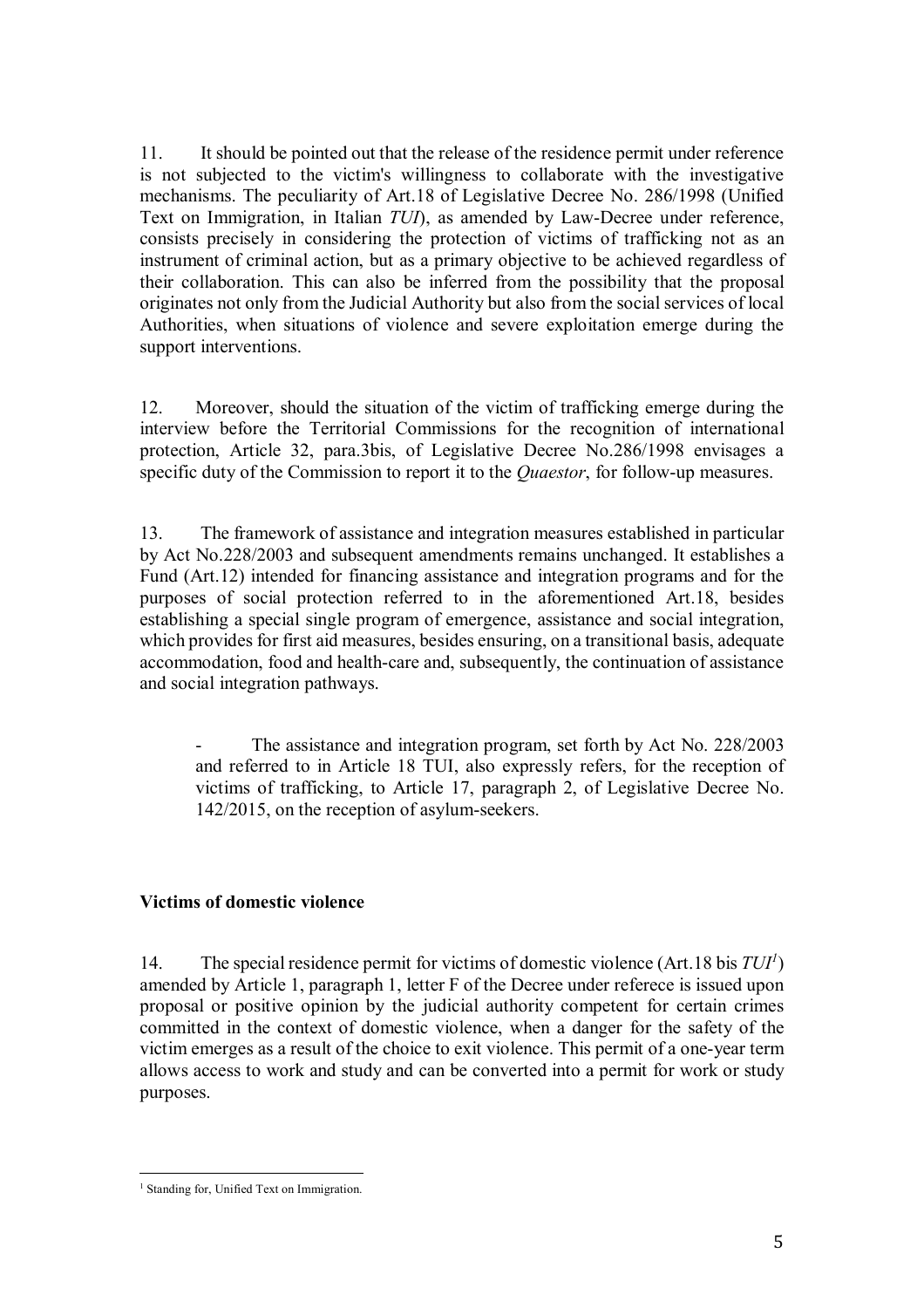15. The special residence permit for victims of serious labor exploitation (Art.22 TUI) as amended by Article 1, paragraph 1, letter I, of the aforementioned Decree is issued upon proposal or the positive opinion of the Public Prosecutor to the foreigner who files a complaint and cooperates within the criminal proceedings initiated against his/her employer. It has a duration of six months and can be renewed for one year or for the longer period being necessary for the definition of the criminal procedure. It allows to work and can be converted into a work permit. Both the discipline and requirements of these last two special cases remain substantially unchanged if compared to the previously existing normative framework - albeit amended from the formal point of view more incisively as long as previously it was identified with the indistinct humanitarian permit.

#### **Additional forms of protection**

16. To confirm the extent of protection granted by the Legislator by the new forms of residence permit for humanitarian purposes, Law-Decree No.113/2018 (Article 1, paragraphs 3 and 5) entrust the competence for disputes concerning the refusal of release, denial of the renewal and revocation of such permits - including the pre-existing forms relating to victims of trafficking, of serious labor exploitation, and of domestic violence - to the judicial specialised sections (at the ordinary Courts) in international protection and immigration, as already established by Law-Decree No.13/2017 converted with amendments by Act No.46/2017, given their linkage with constitutional and international obligations and their nature of subjective rights.

17. In addition to the protection and guarantees-related provisions illustrated above, Law-Decree No.113/2018 also provides (Article 12, paragraph 1, letter A) that the holders of the aforementioned special residence permits can access the reception services set up by local Authorities pursuant to Article 1 sexies of Legislative Decree No. 416/1989 converted with amendments by Act No. 39/1990 (formerly SPRAR), for holders of international protection and for unaccompanied foreign minors (acronym, UAMs) if they do not access specifically dedicated protection systems, such as the programs mentioned above for victims of trafficking.

### **Reception System**

18. As for the provisions of the Law-Decree under reference (Art.12), which provide for the reception into the protection System referred to in the aforementioned Article 1-sexies (formerly SPRAR) for the holders of international protection and fr the minors, these provisions specify that the asylum-seekers will be welcomed in the centers dedicated to them and activated pursuant to Articles 9 and 11 of Legislative Decree No.142/2015, with the methods envisaged by the aforementioned Decree, which also explicitly envisages specific measures for people with special needs, i.e. for members of vulnerable categories (Articles 10 and 17 Legislative Decree No.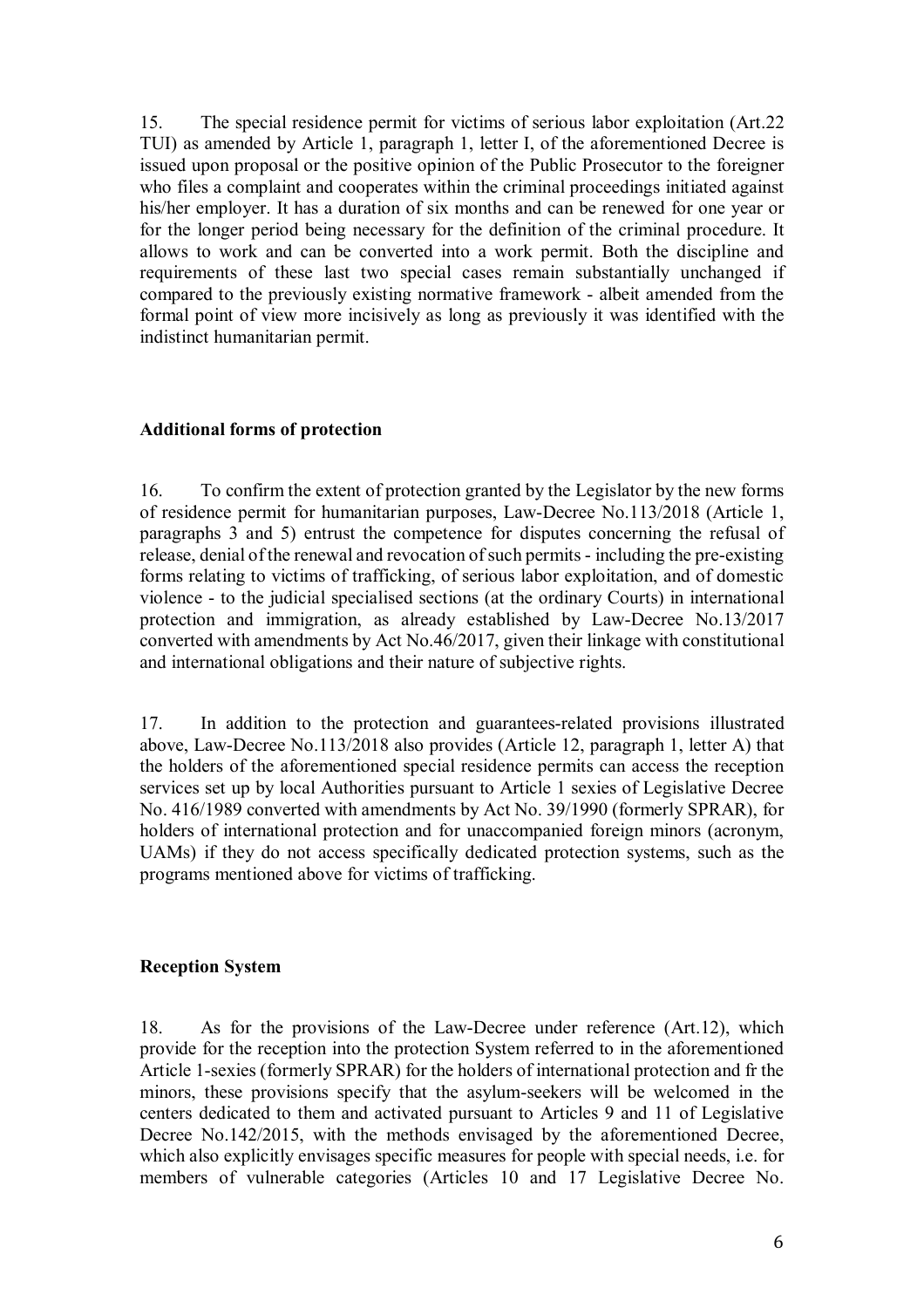142/2015), in compliance with European standards on the reception of asylum-seekers (Articles 17, 21 and 22, Directive 2013/33/EU, implemented by Legislative Decree No.142).

Therefore, material conditions and essential reception services, such as accommodation, food, pocket money, health-care, legal and social assistance, information services and linguistic mediation are assured, in full compliance with the above EU Directive and with Articles 11 and 12 ICESCR.

19. The new Decree also retains the guarantees pursuant to Article 10 of Legislative Decree No.142/2015, i.e. the measures necessary for people with special needs pursuant to Art. 17, in addition to appropriate measures to prevent all forms of violence, including gender-based violence, and to guarantee the safety of asylumseekers.

Specifically, people who have suffered damage as a result of torture, rape or other serious acts of violence continue to be guaranteed assistance, appropriate medical and psychological care, according to the guidelines set out in Article 27, paragraph 1-bis, of Legislative Decree No. 251/2007, as prepared by the Ministry of Health and adopted on March 22, 2017.

20. No changes as regard the right of children of asylum-seekers received in reception centers to access the national education system, as well as the provision of school material in reception centers, in light of their best interests and in line with Article 14 of Directive 2013/33/EU.

21. As for UAMs, it is expected that they will remain in the system referred to in Article 1-sexies, even after the coming of age, up to the definition of their protection application (Article 12, paragraph 5-bis, Decree - Law) and, if their application is accepted, for the time reserved to the holders of international protection.

Within the current legislative framework, the protection and reception measures for those who have come of age can be extended up to the age of 21, upon authorization by the juvenile court, in accordance with Article 13, para.2, of Act No. 47/2017.

22. More generally, as far as unaccompanied foreign minors are concerned, Law-Decree No.113 has not innovated the discipline, which provides for the prohibition of expulsion and refoulement (Art.19, paragraphs 1bis and 2, Legislative Decree 286/1998) and the issuance of a residence permit for minor age or for family reasons, depending on whether the minor is received in a dedicated facility or cohabits with an Italian citizen or with a legally resident foreigner to whom s/he is entrusted (Art.10, Act No. 47/2017).

The principle of the best interests of the child informs all Italian legislation (Article 28, paragraph 3, Legislative Decree No. 286/1998), which envisages pathways of inclusion; and regulates, at the coming of age, the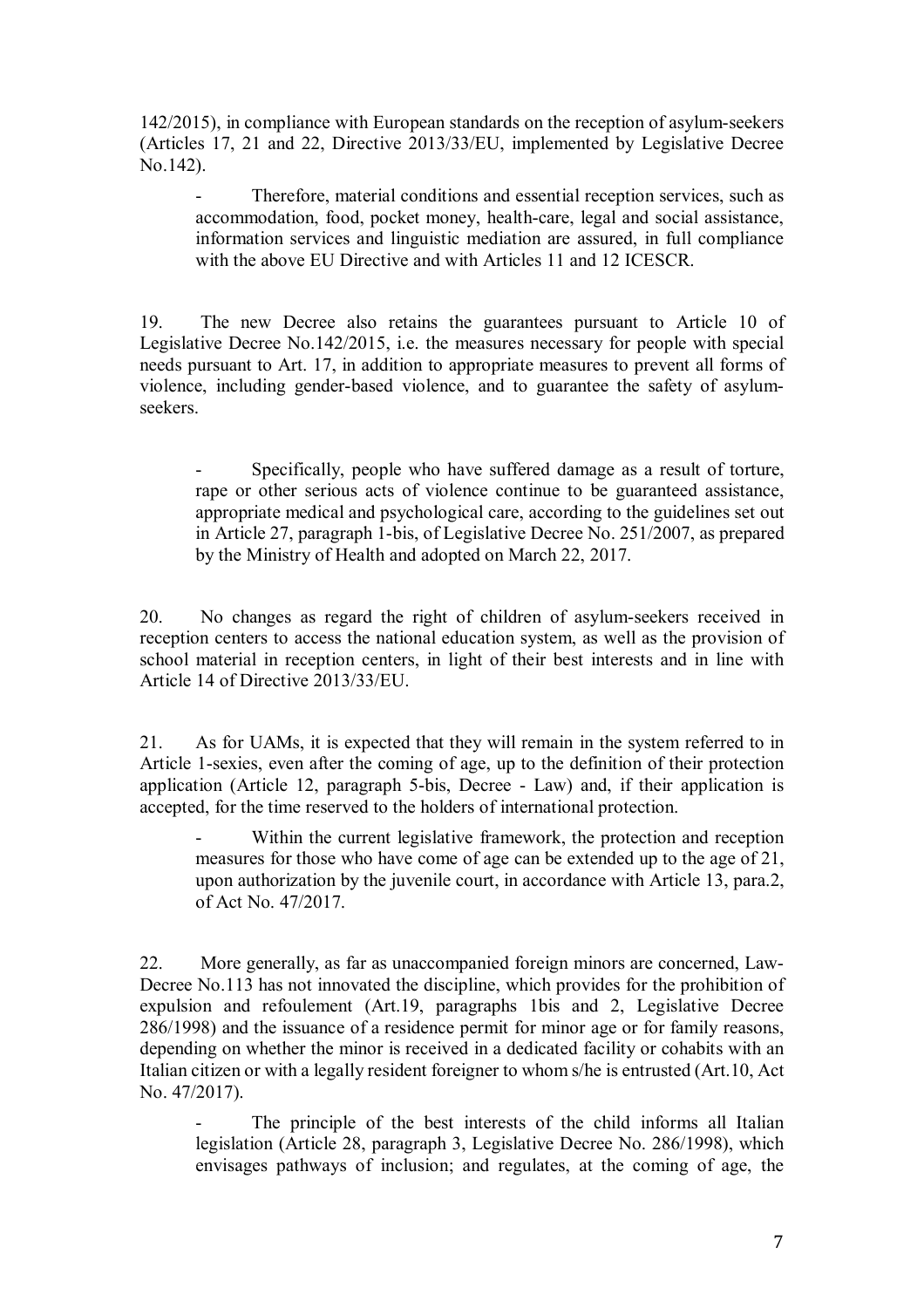possibility of continuing these paths (Article 13, Act No. 47/2017) and the relating conversion of the related stay permit (Article 32, para. 1 bis, TUI).

23. To complement the normative framework outlined above, with regard to family reunification, the national system gives due consideration to the right to family unity (Article 29, Legislative Decree No.286/1998), by a provision of a general nature (Article 5, paragraph 5, Legislative Decree No. 286/1998), which provides that by a refusal measure, including revocation or denial to renew the residence permit of the alien who exercised his/her right to family reunification or of the right of the reunited family member pursuant to Article 29, it is to be taken into account also the nature and effectiveness of the family ties of the person concerned and the existence of family and social ties with his/her country of origin, as well as the duration of the stay in the national territory, as regards the alien already present on the national territory".

24. With reference to the lack of access to social integration services and language training for asylum-seekers as previously assured, it should be noted that these are services, the lack of which cannot be considered contrary to the right to an adequate standard of living, pursuant to Articles 11 and 12 ICESCR. Moreover, it also remains confirmed the possibility for asylum-seekers to carry out work activities after just 60 days from when the application was submitted - thus not hindering the opportunity already provided for by  $law<sup>2</sup>$ .

25. It should be noted that, with transitional provisions, the Law-Decree under reference (Article 12, paragraphs 5 and 6) ensures the completion of the reception projects underway within the aforementioned Protection system for asylum-seekers and holders of humanitarian protection, in order to guarantee the continuity of the interventions already started.

### **SPRAR /SIPROIMI system**

 $\overline{a}$ 

26. Access to the so-called Protection System for Holders of International Protection and Unaccompanied Foreign Minors (in Italian, SIPROIMI) (which replaces the reception system for asylum seekers and refugees) - in which integration and orientation services are provided for to promote social inclusion and personal autonomy – is ensured to UAMs and to those ones whose international protection procedure has ended with a favorable outcome, only.

<sup>&</sup>lt;sup>2</sup> Legislative Decree No. 142/2015 establishes that asylum seekers are allowed to work after 60 days from the day the asylum application has been lodged. This permit allows asylum-seekers to work; and cannot be converted into a permanent working permit. Article 13 of Law-Decree No.113/2018 has amended the provisions of Legislative Decree No.142/2015 governing the registration and access to the services of applicants for international protection. According to the new provisions, the residence permit issued to asylum seekers does not give them the right to be enrolled on the Civil Register, however they are allowed to access public services in the place they have elected domicile or where the reception centre is placed. Therefore, as regards the access of asylumseekers to public or private local services, Law-Decree No.113/2018 establishes that domicile produces the same effects of registered residence.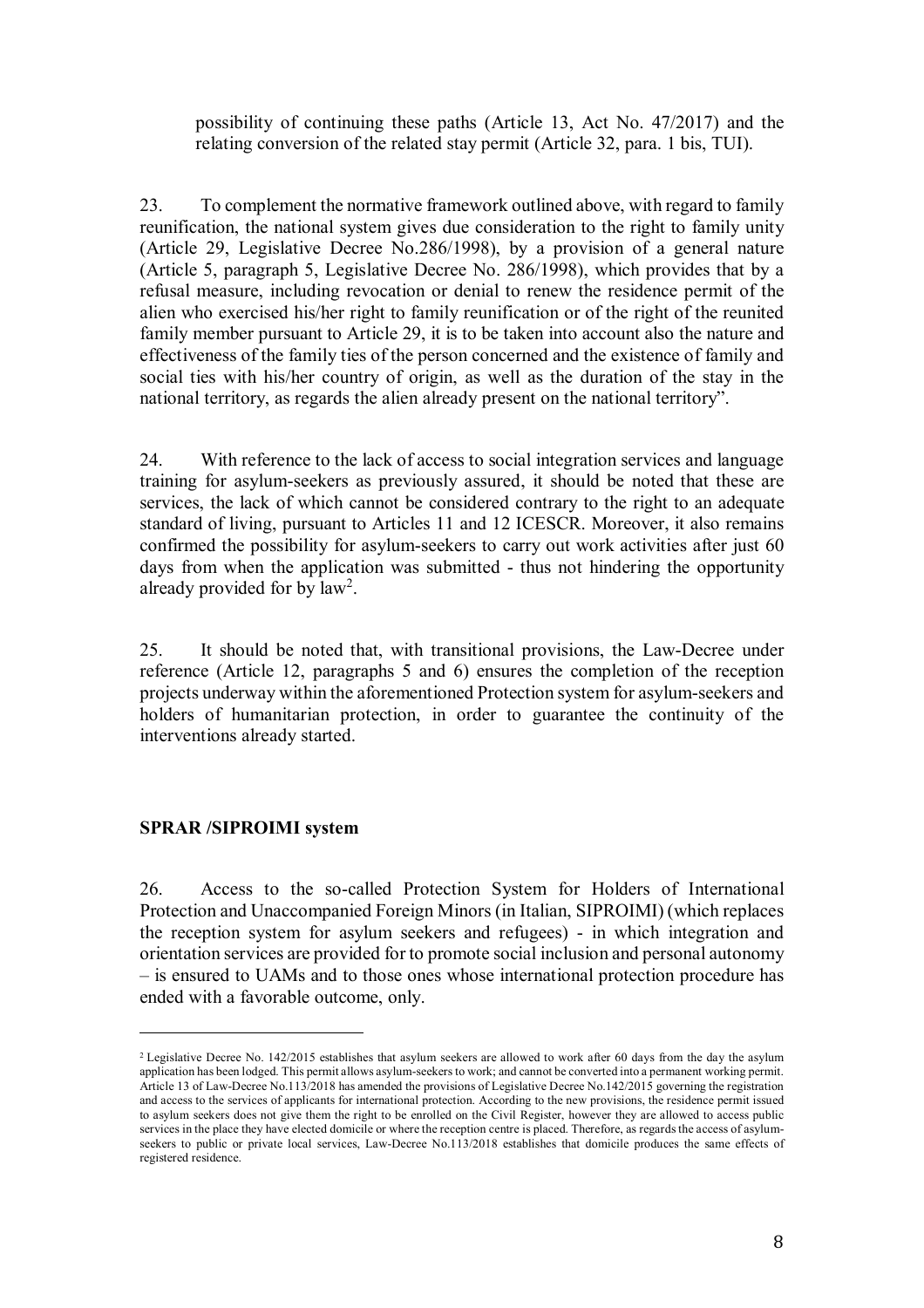27. In particular, the following categories are admitted to SIPROIMI: holders of international protection; unaccompanied foreign minors; holders of residence permits for medical treatment (Article 19, paragraph 2, letter D-bis); holders of residence permits for special cases issued pursuant to Article 18 (social protection), Article 18 bis (victims of domestic violence), Article 22, para.12-quater (labor exploitation), Article 20-bis (natural disaster), Article 42-bis (acts of particular civic value) of Legislative Decree No. 286/98, if they do not access specifically dedicated protection systems.

#### **Retention of foreign citizens**

28. Provided that the relevant provisions of Law-Decree No.113 comply with European provisions on the retention of foreign citizens (Art.15, Directive 2008/115/UE "repatriations") and of asylum-seekers (Art.8, Directive 2013/33/EU "reception "), the extension in particular up to 180 days of the maximum duration of administrative detention in the centers for repatriation (Art.2, paragraph 1 of the aforementioned Decree, which updates Article 13, paragraph 5-bis, of Legislative Decree No. 286/1998) is in line with Article 15, paragraph 5 of the aforementioned Directive 2008/115.

29. The Decree under reference does not reduce the safeguards - which include the periodic review by the Judicial Authority - and the right to defense assured to the foreign citizen, by Article 13, paragraph 5 bis, as amended.

The extension of the maximum duration of retention responds to the average duration of the time necessary for the completion of the procedures aimed to ascertaining identity and nationality, i.e. the acquisition of travel documents for the foreigner.

30. As for the possibility that foreign citizens may be temporarily held in suitable facilities under the authority of the public security other than the Centers for Repatriation, in the event of unavailability in the aforementioned Centers or in suitable premises at the border office (Art. 4 of the aforementioned Law-Decree), it is to be clarified that this temporary stay cannot in any case exceed the time necessary for the validation of the compulsory execution of the expulsion by the Judicial Authorities, i.e. at most 48 hours pursuant to Article 13, paragraph 5bis, TUI - in which the new provisions are inserted in compliance with Article 13 of the Italian Constitution: The possible retention in the suitable premises of the border offices pending the execution of the removal measure cannot exceed 48 hours following the validation of the above compulsory execution measure by the Judicial Authority. In any case, the competent Judicial Authority authorizes the stay under reference.

31. Finally, with regard to the possibility of retaining asylum-seekers in special areas at Hotspots for the time strictly necessary for the determination or verification of identity or citizenship - in any case for a period not exceeding 30 days - and the possibility that the retention then continues, for the same purposes, at the Retention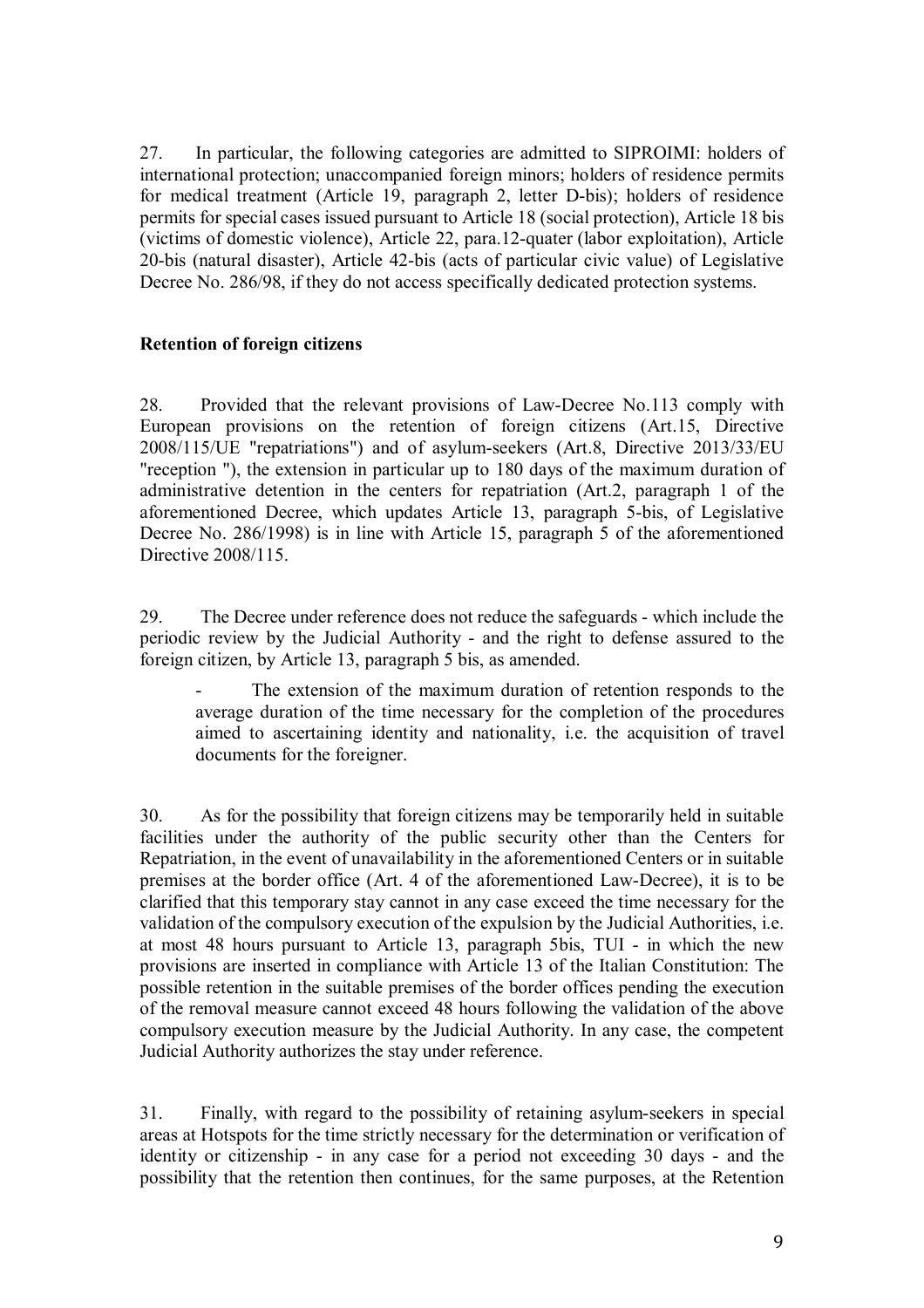Centers (Article 3 of the aforementioned Law-Decree), it should be noted that this is only possible ("may be withheld") and is not mandatory, as erroneously reported in the Communication under reference.

This possibility complies with the provisions of Article 8, paragraph 3, letter A of the aforementioned Directive 2013/33 EU; and is assisted by all the guarantees provided for by Article 13 of the Italian Constitution, in terms of timely communication and validation by the Judicial Authority, as well as legal assistance, in accordance with the rules established by Article 6 paragraph 5, Legislative Decree No. 142/2015 on the retention of the asylum-seeker, within which the new provision falls (paragraph 3 bis).

32. It should be emphasized that in this, as in the other cases, retention is maintained (subject to periodic review by the Judicial Auhtority), only, as long as the reasons that justified the use of the measure exist (Article 6, paragraph 9, Legislative Decree No.142/2015) and, pursuant to Article 7 of Legislative Decree No. 142, the applicants whose health or vulnerability conditions are incompatible with the retention cannot be held in the centers referred to in Article 6.

Specific projects have also been launched to promptly identify victims of trafficking and vulnerable individuals since their arrival, in order to avoid their stay in the Hotspots.

33. Moreover, mention has to be made of the ongoing project (funded by the FAMI Fund), called ADITUS, within which IOM provides migrants and applicants for international protection arriving by sea, in landing sites, Hotspots and reception centers, with information aimed at early identification of victims of trafficking and labor exploitation and with identification of the risks associated with irregular immigration.

34. Morevoer, it should be added that the European Commission with the emergency resources from within the Internal Security Fund has financed the SAVE project (Support Action for Vulnerability Emergence), having the Ministry of the Interior as leading body and the following stakeholders as partner Institutions: the Ministry of Health; Sicily, Calabria and Apulia Regions; INMP; FNAS.

Launched on 1 July 2018, this project has a two-fold objective: to integrate the services provided for in the Hotspots aimed to the timely identification of the vulnerability already at the time of the transition of migrants to the centers; and to guarantee measures such as ascertaining the age of the UAMs, when their age is not certain, within Hotspots.

35. As for the remaining services and guarantees provided for the victims of trafficking, including in phases subsequent to the disembarkation, it should be noted that the aforementioned Article 17 of Legislative Decree No.142/2015 expressly includes the victims of trafficking among persons with special needs, for whom they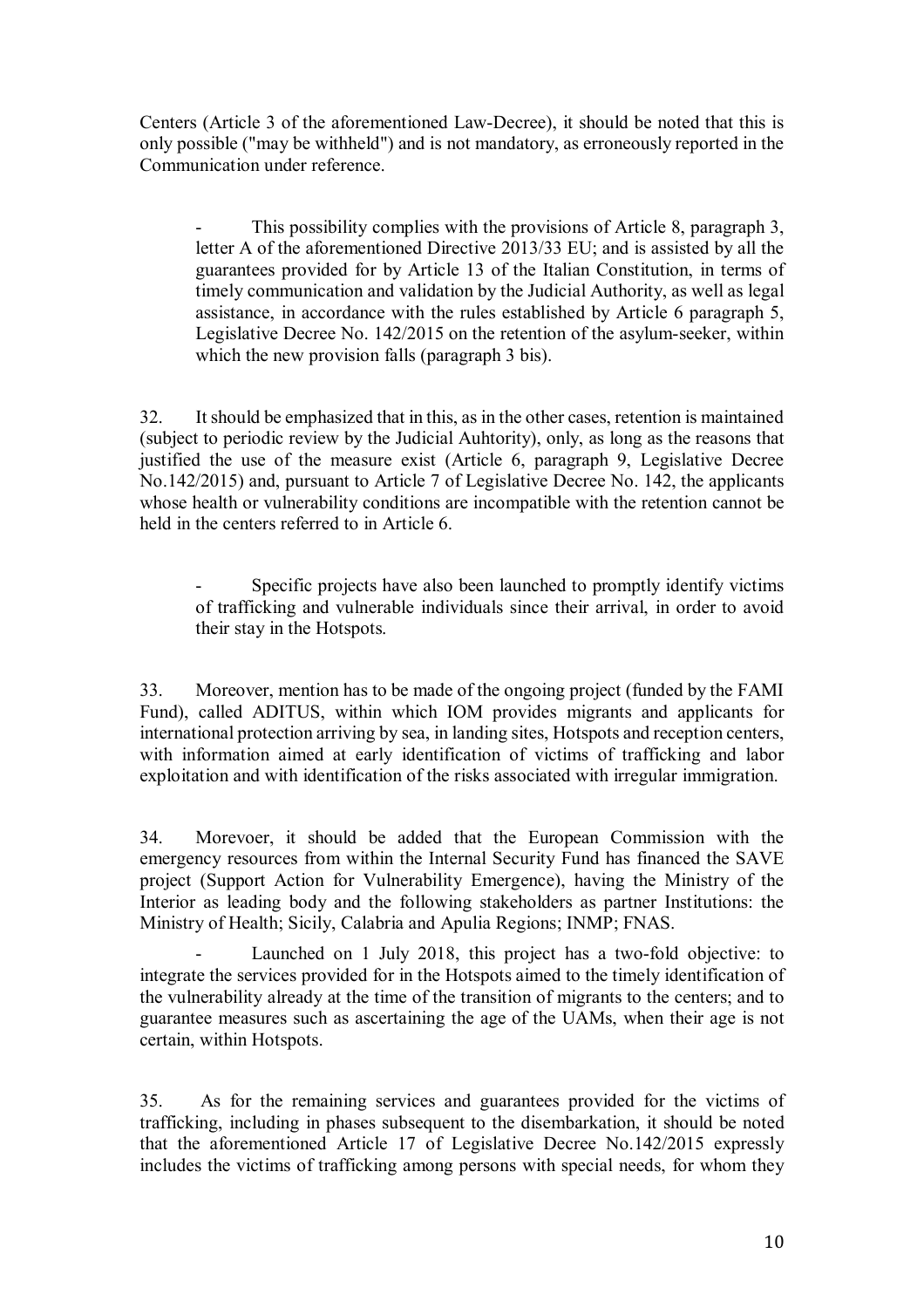are guaranteed throughout the reception phase, appropriate care and medical care measures, as well as specific psychological support, which is also provided for by the new contract (*capitolato*), as one of the essential services to be provided to all asylumseekers who are at Hotspots.

36. Moreover, the National Commission on the Right to Asylum and UNHCR drafted specific Guidelines on the identification of victims of trafficking among asylum-seekers and referral procedures, for the Territorial Commissions.

37. Finally, the specific competences of the Equal Opportunities Department of the Presidency of the Council of Ministers (in Italian, *DPO*) remain unaffected. Identified as the body in charge of coordinating, monitoring and assessing the outcomes of the prevention, fight and social protection policies of the victims, DPO has a role of guidance and coordination of social prevention interventions of this phenomenon, in addition to assistance to the victims, as well as the planning of financial resources for assistance and social integration of the victims-purposes.

## **Proceedings**

38. Accelerated procedures have been set up - as also envisaged at the border and in the transit areas - to be activated in the event of a manifestly unfounded application (Art. 7-bis) and of applications submitted for the solely purpose of delaying or preventing adoption or execution of an expulsion or removal measure (Article 9 paragraph 1-ter and 1-quater); in Art. 9, it has been also identified as a cause of inadmissibility of the examination of the application: the repetition of an identical application when a negative decision had been previously taken by the Commission without proposing new elements regarding the personal conditions or the situation of the country of origin; and the following application is submitted during the execution phase of a removal order (new Article 29-bis of Legislative Decree 25/2008)

39. Finally, Article 10 of Law-Decree under reference converted into law by Act No.132/2018 provides for the mechanism of immediate examination of the application, in the event that the applicant for international protection is subjected to criminal proceedings for one of the crimes recognized as particularly serious (and for which it is envisaged the refusal of refugee status).

40. With a view to simplifying and speeding up proceedings, Article 7-bis paragraph 1 letter A of Act No.132/2018 establishes the list of "safe countries of origin". The inclusion of a third country in the aforementioned list determines a presumption of manifestly groundlessness of the application for protection, which will be treated on a priority basis, by an accelerated procedure. In this event, it is the applicant who will have to prove the "non-security" of his/her country of origin.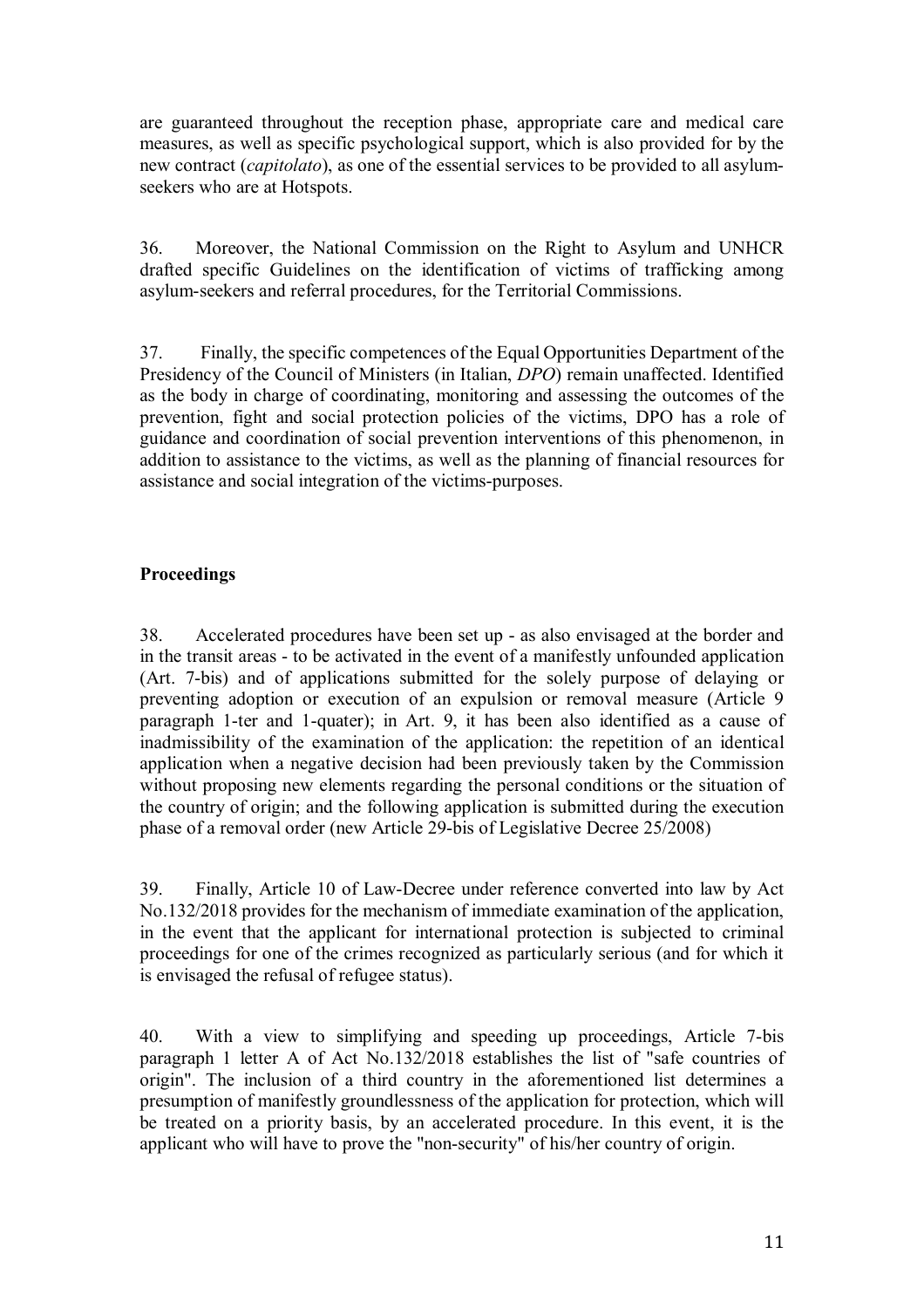41. In Article 7, it has been broadened the number of crimes, in the event of a final conviction or in the hypothesis of a defendant considered socially dangerous, involving the revocation or denial of international protection. For these types of crimes, it is to be expected the suspension of the proceeding of granting protection and the expulsion of the foreign citizen in the event of a conviction at a first instance trial level. Furthermore, for cases of cassation of refugee status, it is specified that in the event that the refugee has voluntarily re-established himself /herself in the country s/he has left, every return to the country of origin is relevant, "when not justified by serious and proven reasons" (Article 15, paragraph 2-ter of Legislative Decree, dated November 25, 2007, No. 251, as introduced by Article 8, paragraph 2, of Act No. 132/2018).

### **Repatriation**

42. As regards assisted voluntary repatriation, the economic resources allocated to the relevant programs have been increased: 500 thousand Euros, for 2018; one and a half million Euros for 2019; one and a half million Euros, for 2020 (Article 6). Regarding citizenship, Article 14, paragraph 1, lett.A-bis, subordinates the granting of citizenship (pursuant to Articles 5 and 9 of Act No. 91/1992) to the possession of an adequate knowledge of the Italian language.

43. The Legislator has intervened in the Italian migratory system, not only with Law-Decree No.113/2018, as converted into Law, by Act No.132/2018, but also with other laws concerning legal migration and mobility. In particular:

- $\checkmark$  EU Directive 2016/801 implemented by Legislative Decree, dated 11 May 2018, No.71, (18G00097) (Official Gazette, General Series No.141, dated 20-06-2018), concerning the conditions of entry and stay of third-country nationals for research, study, training, volunteering, student exchange programs or educational projects and au pair placement purposes;
- $\checkmark$  2018 Flows Decree (Prime Ministerial Decree, dated 15 December 2017, published in the Official Gazette No. 12, dated 16 January 2018), which sets 30,850 units of thirdcountry nationals who may enter Italy for work purposes;
- $\checkmark$  Budget Law 2018 (Act No. 205, dated 27 December 2017), which provides for incentives for the recruitment by social cooperatives of individuals under international protection.

#### **Disembarkations**

44. In Italy, the illegal migration by sea has been managed by patrols along the external coasts and, more specifically, with the intervention by the Navy under the EUNAVFORMED operation and with the joint operation "THEMIS 2018" under the aegis of the FRONTEX Agency, respectively. In light of the above, data on migrants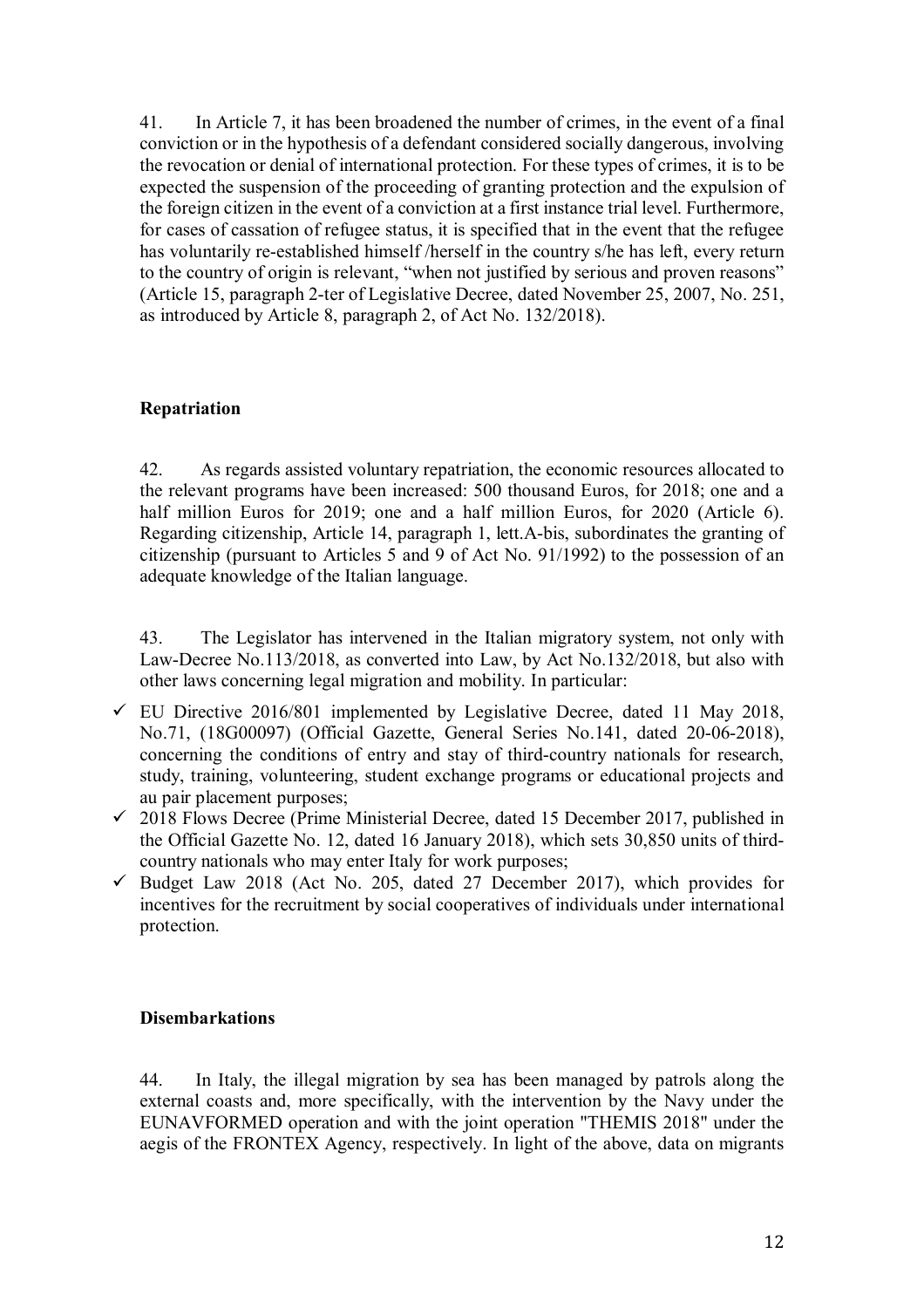landed in the period 2016-2017-2018 and 2019 as well as data on the corpses recovered following shipwrecks are reported below:

| 2016   |                 | 2017 |         | 2018 |        | $2019$ (as at $11/02$ ) |     |
|--------|-----------------|------|---------|------|--------|-------------------------|-----|
| Events | <b>Disembar</b> | Ľ.   | D.      | E.   | D.     | Ŀ.                      | "   |
| 1.580  | 181.436         | .451 | 119.369 | 601  | 23.370 |                         | 215 |

|                                                       | 2016     | 2017     | 2018     | 2019   |
|-------------------------------------------------------|----------|----------|----------|--------|
| Corpses recovered                                     | 390      | 210      | 23       |        |
| Dead migrants and missing people in the Mediterranean | $5.096*$ | $3.139*$ | $2.275*$ | $212*$ |
| *UNHCR source as at $04/2/2019$                       |          |          |          |        |

45. The identification procedures following the landings are carried out in full compliance with the fundamental rights of migrants, who have access to full information on the right to asylum and immigration legislation.

46. More specifically, when the Italian Maritime Rescue Coordination Center (IMRCC) receives a distress call, it coordinates the SAR event and then involves the competent Administrations for the identification of the place of safety. Conversely, when the SAR events occur outside its region of responsibility, IMRCC acts in accordance with the cooperation between States, as required by the SAR Convention.

47. Labour exploitation and illegal employment of third-country nationals, in particular in agriculture, are a source of concern for Italy. Article 25 quater of Law-Decree No.119/2018 sets up the ''Institutional group" to devise a new strategy to fight against this phenomenon. This WG/Table is chaired by the Ministry of Labour and Social Policy and is composed by representatives of: the Ministry of Interior; the Ministry of Justice; the Ministry of Agricultural, Food and Forestry Policies and Tourism; the Ministry of Infrastructure and Transport; ANPAL; the National Labor Inspectorate; INPS; the Carabinieri Command for the employment protection; the *Guardia di Finanza*; Regional Administrations; and ANCI (standing for, National Italian Municipalities Association).

48. Main challenges are the vigilance and repression of the phenomenon of illegal employment; price regulation of agricultural products; intermediation between labour demand and supply; enhancement of the role of Public Job Centres; transport; provision of temporary accommodation; and strengthening of the quality of the agricultural network.